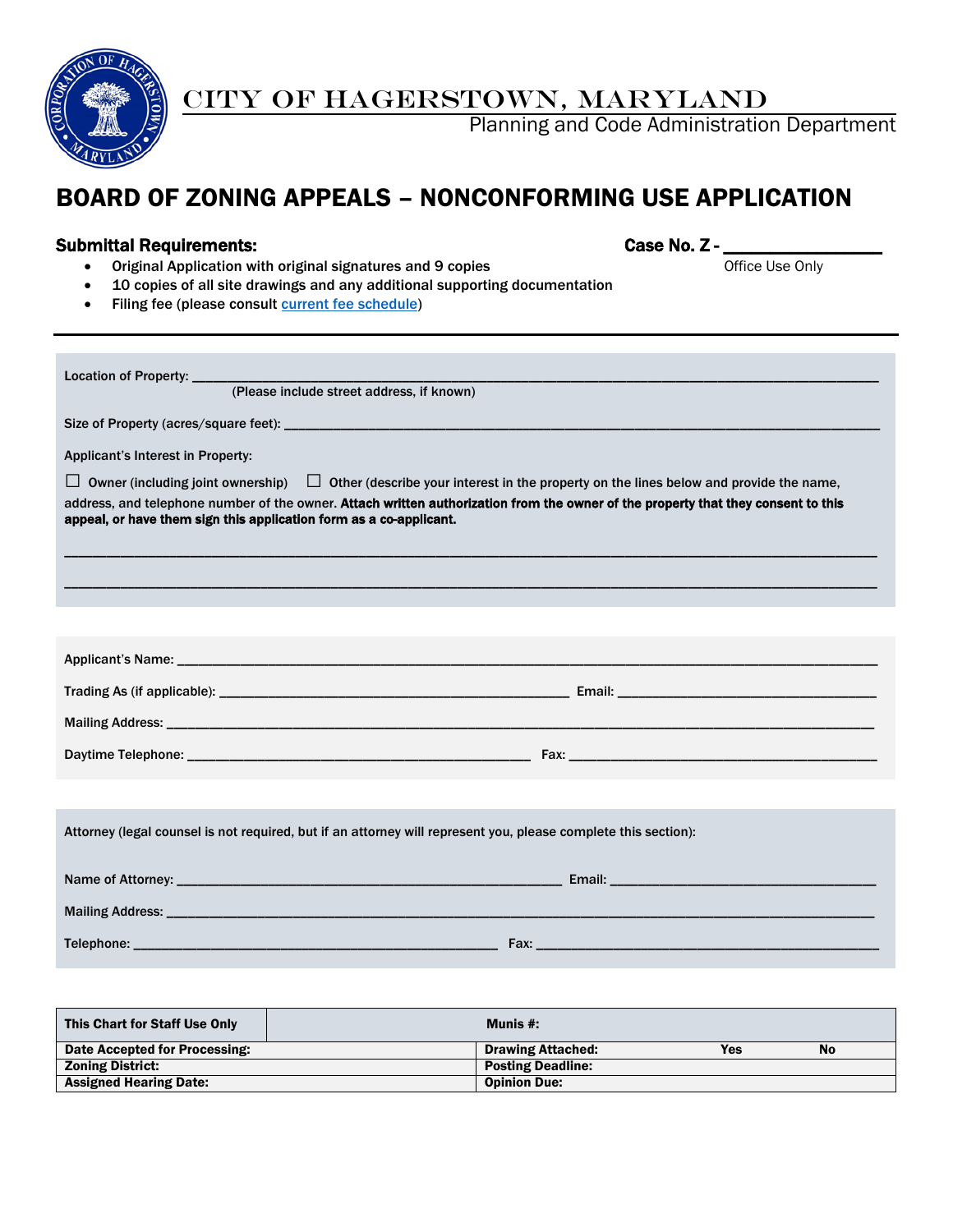## Nonconforming Use Request:

The undersigned hereby applies to the Board of Zoning Appeals for consideration of the nonconforming use status of the subject property, pursuant to Section M of the Zoning Ordinance (Article 4 of the Land Management Code). The following is requested (check all that apply:

 $\Box$  Confirmation (complete Sections 1, 2, 5 and 6 below)

 $\Box$  Enlargement by up to 35% (complete Sections 1, 2, 3, and 5 below)

 $\Box$  Change of Use (complete Sections 1, 4 and 5 below)

### 1. Description of Existing Use (and Proposed Expansion or New Use when applicable):

Please provide answers to the following questions. Be as thorough as possible. Attach additional sheets if necessary.

| A. Present or most recent use of the subject property, including square footage of building area and/or land area used for<br>the nonconforming use, number of units, etc.:                                                                             |  |  |  |
|---------------------------------------------------------------------------------------------------------------------------------------------------------------------------------------------------------------------------------------------------------|--|--|--|
|                                                                                                                                                                                                                                                         |  |  |  |
|                                                                                                                                                                                                                                                         |  |  |  |
|                                                                                                                                                                                                                                                         |  |  |  |
| B. Has the Zoning Administrator previously confirmed the existence of this use as nonconforming? _____<br>If yes, provide documentation, if available.                                                                                                  |  |  |  |
| C. Has this claimed nonconforming use been reviewed by the Board of Zoning Appeals in the past for confirmation,<br>enlargement, or change of nonconforming use?<br>If yes, please provide Board of Zoning Appeals case number(s). If no, write "None." |  |  |  |

# 2. Request to the Board to Confirm a Nonconforming Use (and Proposed Expansion or New Use when applicable):

A. What is the date that this use became nonconforming? Please enter the date of the adoption of the Zoning Ordinance (March 3, 1977) or a subsequent amendment to the Zoning Map or Ordinance that caused the use of this property to become nonconforming.

B. If the use is not currently operating, what was the date that the use ceased? Provide the specific date, or if not known, provide your best estimate.

\_\_\_\_\_\_\_\_\_\_\_\_\_\_\_\_\_\_\_\_\_\_\_\_\_\_\_\_\_\_\_\_\_\_\_\_\_\_\_\_\_\_\_\_\_\_\_\_\_\_\_\_\_\_\_\_\_\_\_\_\_\_\_\_\_\_\_\_\_\_\_\_\_\_\_\_\_\_\_\_\_\_\_\_\_\_\_\_\_\_\_\_\_\_\_\_\_\_\_\_\_\_\_\_\_\_\_\_\_\_\_\_\_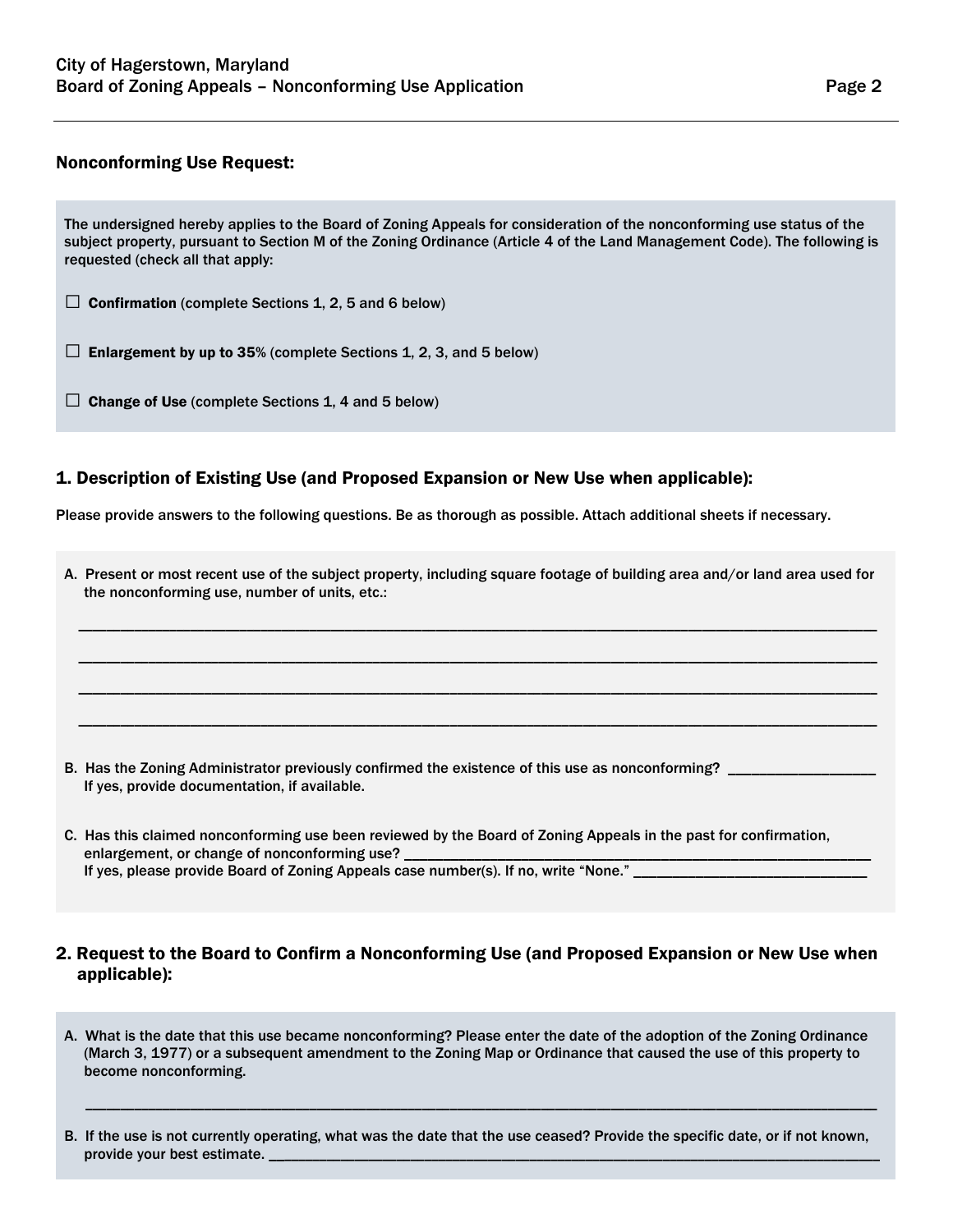# 3. Expansion of a Nonconforming Use by up to 35%:

Do you propose to expand, enlarge, or extend the existing use? If yes, describe in detail the nature and extent of the enlargement. If your application does not involve enlarging an existing nonconforming use, please move to the next question.

\_\_\_\_\_\_\_\_\_\_\_\_\_\_\_\_\_\_\_\_\_\_\_\_\_\_\_\_\_\_\_\_\_\_\_\_\_\_\_\_\_\_\_\_\_\_\_\_\_\_\_\_\_\_\_\_\_\_\_\_\_\_\_\_\_\_\_\_\_\_\_\_\_\_\_\_\_\_\_\_\_\_\_\_\_\_\_\_\_\_\_\_\_\_\_\_\_\_\_\_\_\_\_\_\_\_\_\_\_\_\_\_\_\_

\_\_\_\_\_\_\_\_\_\_\_\_\_\_\_\_\_\_\_\_\_\_\_\_\_\_\_\_\_\_\_\_\_\_\_\_\_\_\_\_\_\_\_\_\_\_\_\_\_\_\_\_\_\_\_\_\_\_\_\_\_\_\_\_\_\_\_\_\_\_\_\_\_\_\_\_\_\_\_\_\_\_\_\_\_\_\_\_\_\_\_\_\_\_\_\_\_\_\_\_\_\_\_\_\_\_\_\_\_\_\_\_\_\_

\_\_\_\_\_\_\_\_\_\_\_\_\_\_\_\_\_\_\_\_\_\_\_\_\_\_\_\_\_\_\_\_\_\_\_\_\_\_\_\_\_\_\_\_\_\_\_\_\_\_\_\_\_\_\_\_\_\_\_\_\_\_\_\_\_\_\_\_\_\_\_\_\_\_\_\_\_\_\_\_\_\_\_\_\_\_\_\_\_\_\_\_\_\_\_\_\_\_\_\_\_\_\_\_\_\_\_\_\_\_\_\_\_\_

\_\_\_\_\_\_\_\_\_\_\_\_\_\_\_\_\_\_\_\_\_\_\_\_\_\_\_\_\_\_\_\_\_\_\_\_\_\_\_\_\_\_\_\_\_\_\_\_\_\_\_\_\_\_\_\_\_\_\_\_\_\_\_\_\_\_\_\_\_\_\_\_\_\_\_\_\_\_\_\_\_\_\_\_\_\_\_\_\_\_\_\_\_\_\_\_\_\_\_\_\_\_\_\_\_\_\_\_\_\_\_\_\_\_

# 4. Change of Nonconforming Use:

If this proposal involves changing the use of the property to another nonconforming use, please provide a description of the operation of the proposed use, including where applicable: types of activities; hours of operation; number of employees, occupants, and customers; quantity and types of vehicles and trips to be generated to and from the site, etc. Providing a drawing showing how the property would be use is recommended (i.e., use of buildings, parking, outdoor areas, etc.).

\_\_\_\_\_\_\_\_\_\_\_\_\_\_\_\_\_\_\_\_\_\_\_\_\_\_\_\_\_\_\_\_\_\_\_\_\_\_\_\_\_\_\_\_\_\_\_\_\_\_\_\_\_\_\_\_\_\_\_\_\_\_\_\_\_\_\_\_\_\_\_\_\_\_\_\_\_\_\_\_\_\_\_\_\_\_\_\_\_\_\_\_\_\_\_\_\_\_\_\_\_\_\_\_\_\_\_\_\_\_\_\_\_\_

\_\_\_\_\_\_\_\_\_\_\_\_\_\_\_\_\_\_\_\_\_\_\_\_\_\_\_\_\_\_\_\_\_\_\_\_\_\_\_\_\_\_\_\_\_\_\_\_\_\_\_\_\_\_\_\_\_\_\_\_\_\_\_\_\_\_\_\_\_\_\_\_\_\_\_\_\_\_\_\_\_\_\_\_\_\_\_\_\_\_\_\_\_\_\_\_\_\_\_\_\_\_\_\_\_\_\_\_\_\_\_\_\_\_

\_\_\_\_\_\_\_\_\_\_\_\_\_\_\_\_\_\_\_\_\_\_\_\_\_\_\_\_\_\_\_\_\_\_\_\_\_\_\_\_\_\_\_\_\_\_\_\_\_\_\_\_\_\_\_\_\_\_\_\_\_\_\_\_\_\_\_\_\_\_\_\_\_\_\_\_\_\_\_\_\_\_\_\_\_\_\_\_\_\_\_\_\_\_\_\_\_\_\_\_\_\_\_\_\_\_\_\_\_\_\_\_\_\_

\_\_\_\_\_\_\_\_\_\_\_\_\_\_\_\_\_\_\_\_\_\_\_\_\_\_\_\_\_\_\_\_\_\_\_\_\_\_\_\_\_\_\_\_\_\_\_\_\_\_\_\_\_\_\_\_\_\_\_\_\_\_\_\_\_\_\_\_\_\_\_\_\_\_\_\_\_\_\_\_\_\_\_\_\_\_\_\_\_\_\_\_\_\_\_\_\_\_\_\_\_\_\_\_\_\_\_\_\_\_\_\_\_\_

# 5. Exhibit Showing Extent of Nonconforming Use and Proposed Expansions or New Uses (when applicable):

Please provide a drawing showing:

- Extent of buildings and land uses that are part of the nonconforming use;
- Proposed expansions of the nonconforming use, if applicable; and
- Proposed configuration and use of the site if the proposal is to change the nonconforming use to a different use.

The drawing need not be completed by a surveyor or engineer but should be accurate enough to allow the viewer to be able to clearly understand the location of existing and proposed buildings and uses on the property.

#### 6. Documentation of the Nonconforming Use:

In addition to the drawing in #5 above, if this application includes a request to confirm the existence of a nonconforming use, the applicant will need to provide evidence documenting the existence of the nonconforming use. Anything that lends documentation to an application case is viable; however, you are strongly advised to provide the testimony of neighbors and past property owners in person (i.e., the person must appear at the hearing and testify themselves). The Board has discounted testimony provided through letter or affidavit because the person is not there to answer questions or be cross examined by those who may oppose your application.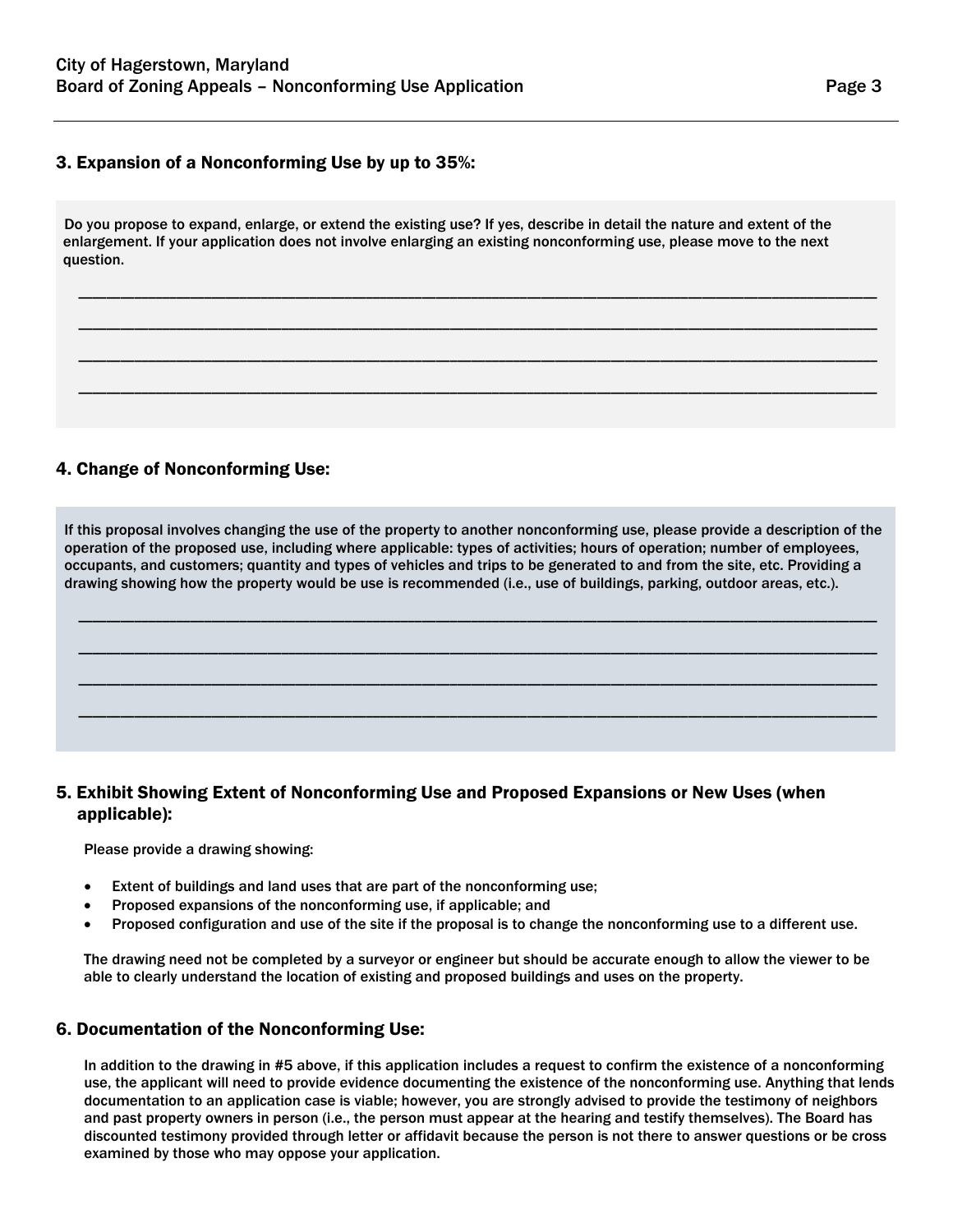The following are examples of evidence:

- Business records or historic city directories identifying the use (or number of dwelling units) at that location.
- Old photographs.
- Historic property, insurance, land use maps, surveys, government records or deeds that may identify the use.
- Direct testimony from witnesses who have direct knowledge that the use predates the date it became nonconforming and has not ceased for a period of two (2) years or more. This may include former property owners or tenants of the property, neighbors of the property or other persons with direct knowledge of the history of the site. Secondhand accounts of persons deceased or otherwise no longer available may be accepted at the discretion of the Board of Zoning Appeals.
- Any other materials that are pertinent to documenting the use on the property.

Attached to this application is a sample drawing for you to use as an example and guide in preparing a drawing for your application.

# Additional Materials, Fees, Posting, and Advertising:

A. If desired, supplemental pages may be attached to this application.

This **original** application form and nine (9) copies of the application must be submitted. If the applicant desires to submit additional materials, pages, etc., ten (10) copies are required. However, additional copies of original photographs and large graphic exhibits are not required. Single copies of original photographs and large graphic exhibits are sufficient. Please do not mount large exhibits to foam core or other rigid backing, as the exhibit can be damaged when removed for placement in the file.

- B. The undersigned agrees to properly post the property at least ten (10) days immediately prior to the hearing and maintain the poster(s) during the period the property is required to be posted. Failure to comply with this requirement will delay the Board hearing the case.
- C. The undersigned agrees to pay all costs in accordance with the current fee schedule adopted by the Mayor and City Council. Checks are to be made payable to the "City of Hagerstown."

## **Signatures**

The undersigned hereby affirms that all of the statements and information contained in, or filed with, this petition are true and correct. The undersigned has read the instructions on this form, filing herewith all of the required accompanying information.

\_\_\_\_\_\_\_\_\_\_\_\_\_\_\_\_\_\_\_\_\_\_\_\_\_\_\_\_\_\_\_\_\_\_\_\_\_\_\_\_\_\_\_\_\_\_\_\_\_\_\_ \_\_\_\_\_\_\_\_\_\_\_\_\_\_\_\_\_\_\_\_\_\_\_\_\_\_\_\_\_\_\_\_\_\_\_\_\_\_\_\_\_\_\_\_\_\_\_\_\_\_\_\_ Attorney's Signature (if applicable) Applicant's Signature (if different from owner)

> \_\_\_\_\_\_\_\_\_\_\_\_\_\_\_\_\_\_\_\_\_\_\_\_\_\_\_\_\_\_\_\_\_\_\_\_\_\_\_\_\_\_\_\_\_\_\_\_\_\_\_\_\_ Property Owner's Signature (if other than applicant)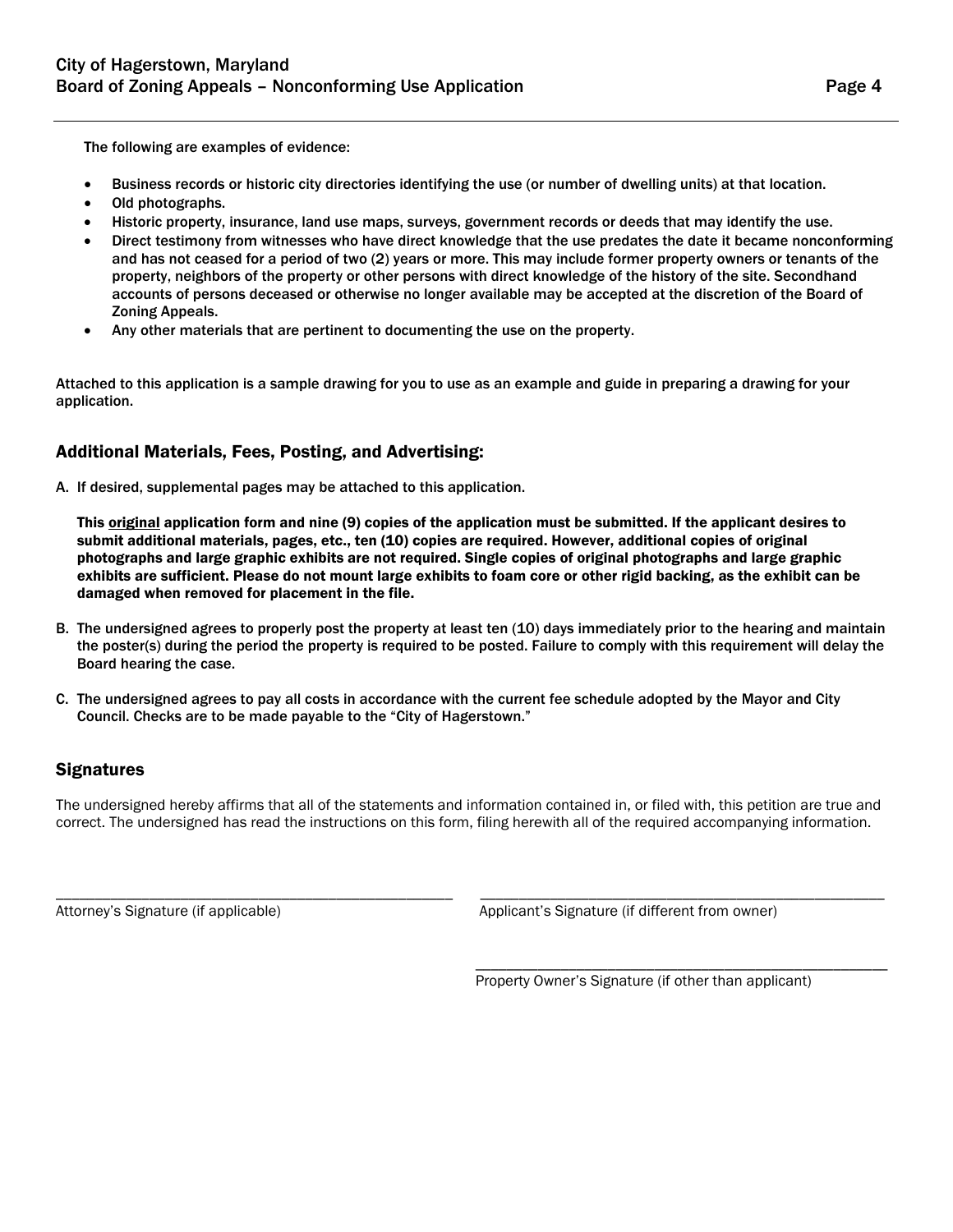# What is a Nonconforming Use and what are the Standards Used by the Board to Make a Decision?

A nonconforming use is the use of a building or property that does not conform with the use regulations prescribed by the Zoning Ordinance for the district in which it is located, *but lawfully existed when the Ordinance took effect or when a subsequent Zoning Ordinance or Map amendment made the use nonconforming*. An example of a nonconforming use is the continued use of a property for an automobile repair business on a property that was later classified in a "residential" zoning district that would not permit this use.

There are three ways a property can become nonconforming:

- When the Zoning Ordinance and Map was adopted on March 3, 1977, the use existed at that time, but the use did not conform to the uses that were permitted in the newly created district at that time.
- The use may have complied with the rules when the original ordinance took effect in 1977, but since then an amendment to the Ordinance was adopted that made the use nonconforming.
- The use may have complied when the original Map took effect in 1977, but since then the map has been amended to place the property into a different zoning district that made the use nonconforming.

A nonconforming use may continue in perpetuity provided that it does not cease for a period of two (2) years or more and does not expand or change without approval by the Board of Zoning Appeals. If the nonconforming use ceases for any reason whatsoever for a period of two years or more, the nonconforming status of the property is lost and must conform with the regulations currently in effect in that zoning district. If a nonconforming use is converted to a use permitted in the district in which it is located, the nonconforming use is automatically extinguished.

# Why Should I Get My Nonconforming Use Confirmed?

As time goes by it becomes more difficult to document the history of a nonconforming use. Paperwork is discarded. Witnesses die or move away. While a nonconforming use may go unnoticed or unchallenged for years, it is easier to document the use now rather than years from now. Having your use confirmed creates an official record with the City that the use is nonconforming.

# How Can I Expand or Enlarge My Nonconforming Use?

Upon application to and approval by the Board of Zoning Appeals, a nonconforming use may expand up to 35% in building space and/or land area that existed when the use became nonconforming. *For example, if approved by the Board, a one-acre used car lot on a two-acre residentially zoned parcel may expand to a total size of no greater than 1.35 acres. Another example would be a wholesale bakery plant located in a residential district in a 3,000 square-foot building, could build an addition of up to 1,000 square feet.* The total lifetime expansion cannot exceed 35%. Once this threshold is achieved, further enlargements are prohibited.

# May I Change a Nonconforming Use to Another Use?

Yes, if the change is approved by the Board of Zoning Appeals. In order to approve a change, the Board must find that the proposed change will have less objectionable external effects than the existing use with respect to traffic generation and congestion, including truck, passenger car and pedestrian traffic; noise, smoke, dust, fumes, vapors, gases, heat, odor, glare or vibration; storage and waste disposal and appearance. Changing a nonconforming use shall be considered a special exception. Changing the use without Board of Zoning Appeals' approval is a zoning violation and jeopardizes the nonconformity when the legal permitted use has ceased for two years or more to accommodate the new (and illegal) use. Changes to nonconformities can only be approved by the Board of Zoning Appeals.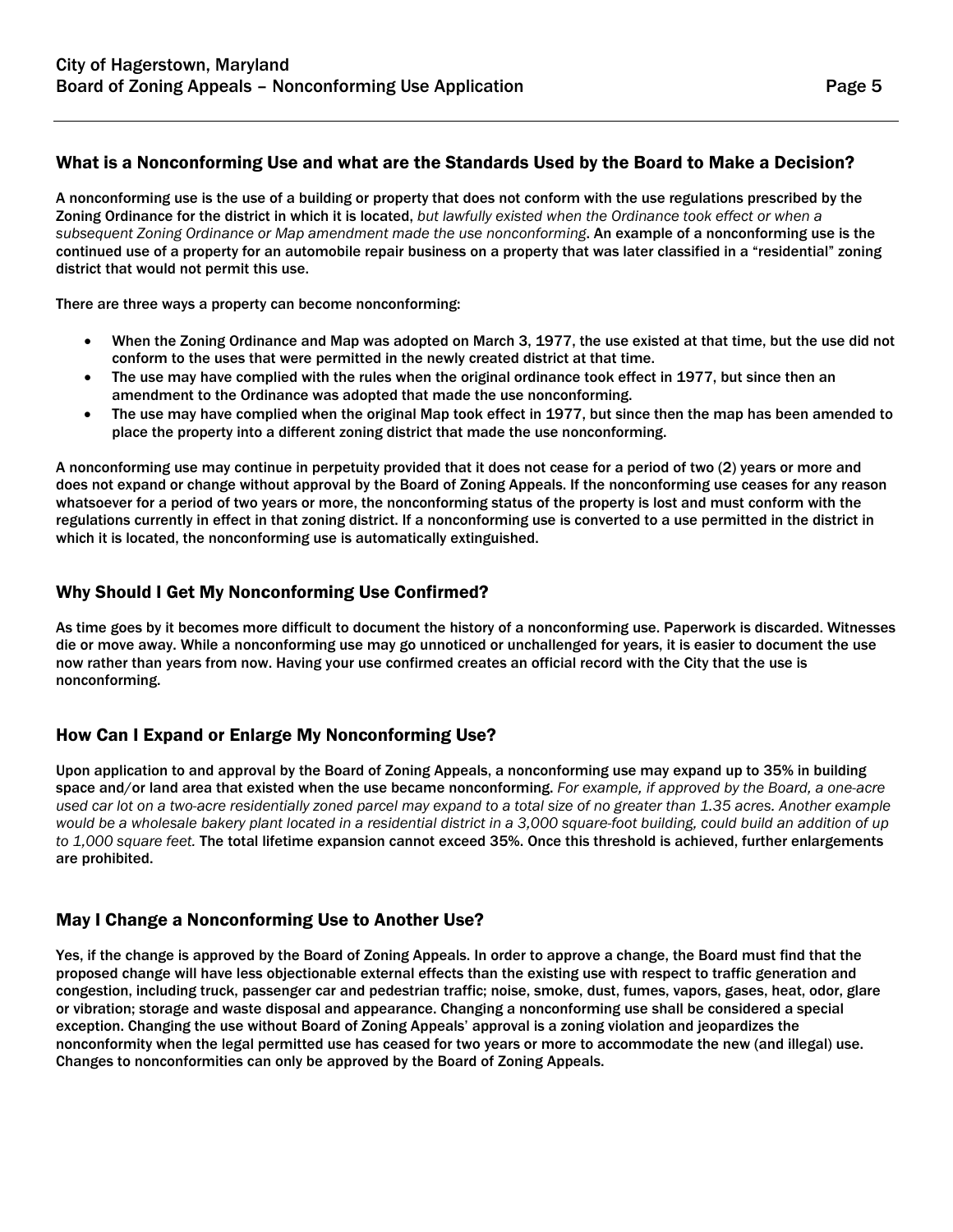# What if My Nonconforming Use is Destroyed by Catastrophe?

If a nonconforming use is destroyed by fire, windstorm, explosion, act of public enemy or accident, the use may be rebuilt or otherwise reestablished provided that notice to do so is filed with the Zoning Administrator within six months of the destruction or damage, and the restoration or construction is commenced within one year of the date notice was given to the Zoning Administrator. If the notice is not filed within six months, the use is deemed to have been abandoned.

# What Else Do I Need to Know About Nonconforming Uses?

- A nonconforming use consists of the building space and/or land area occupied by the use. A whole property is not necessarily a nonconforming use. For example, if a nonconforming use operates from half of a parcel, and the other half is vacant or used for permitted uses in that district, only the land area of the half of the property containing the nonconforming use is considered. If a nonconforming use operates from half of a building, only that half of the building containing that nonconforming use is considered. Permission from the Board will be necessary to expand the use into the land areas or building areas that do not currently contain the nonconforming use.
- If a new use is substituted for a nonconforming use without the Board's review and approval, the two-year limit on the existing nonconforming use begins. This substitution is a violation of the Zoning Ordinance and failure to obtain approval of the new use may cause a loss of the nonconforming status of the legitimate nonconforming use.
- The Board cannot approve applications to enlarge a nonconforming use to increase the number of dwelling units in nonconforming single-family, two-family and multi-family dwellings.
- Once a nonconforming use ceases and has been replaced by a permitted use, the nonconforming use is automatically extinguished and is not subject to the two-year vacancy grace period.
- Nonconforming single-family homes in commercial and industrial districts may be enlarged without having to apply to the Board of Zoning Appeals, provided that no additional dwelling units are created and the enlarged house complies with the setback requirements for the district.
- A nonconforming use cannot be moved to another property.
- A nonconforming use cannot be expanded onto an adjacent property.

For more information, please contact:

Hagerstown Planning and Code Administration Department City of Hagerstown, Maryland One East Franklin Street, Suite 300 Hagerstown, MD 21740

T: 301.739.8577, ext. 138 F: 301.791.2650

Email: planning@hagerstownmd.org

Last Amended: 4/2016